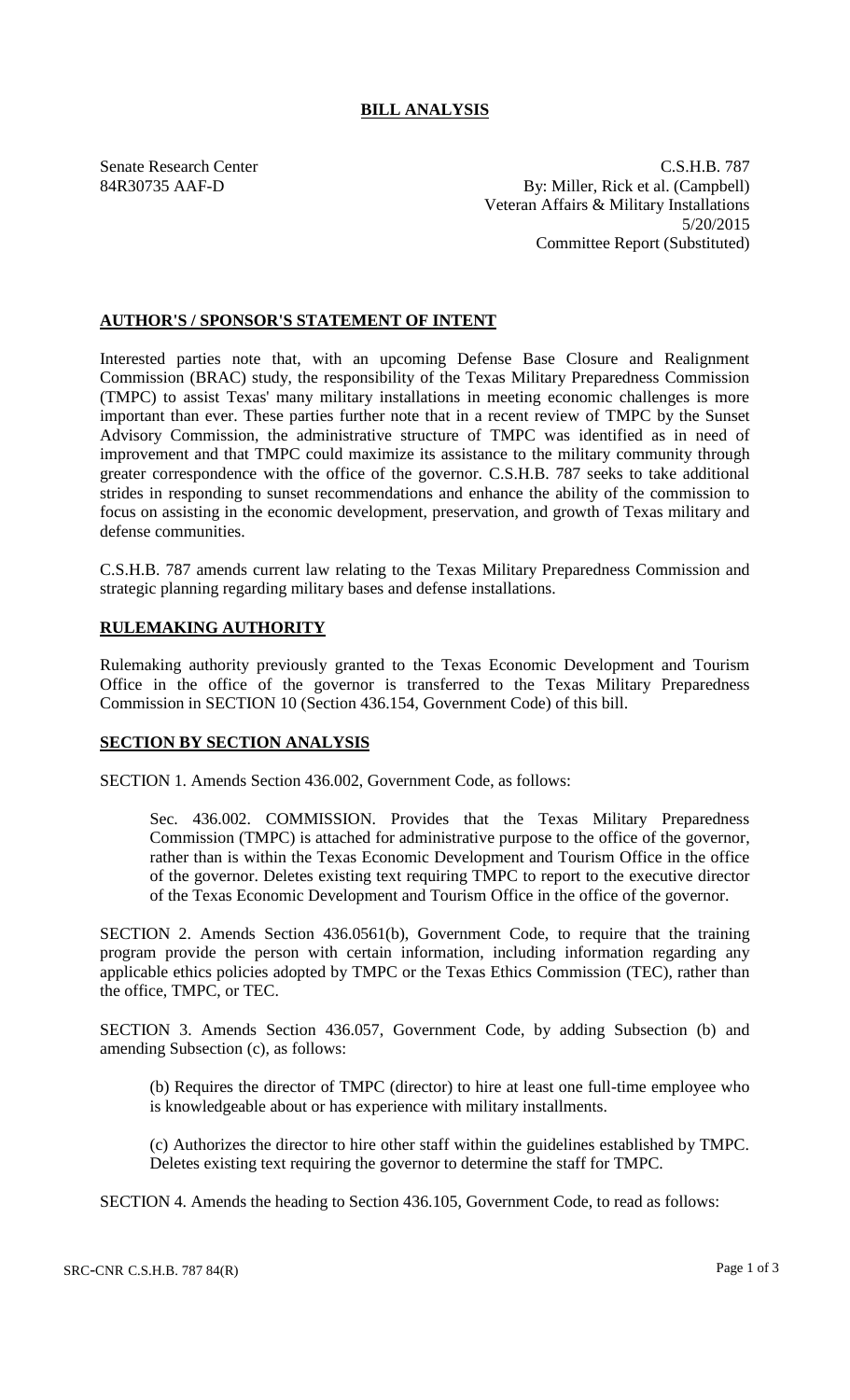Sec. 436.105. MILITARY BASE REALIGNMENT AND CLOSURE TASK FORCE; EXPIRATION DATE.

SECTION 5. Amends Section 436.105, Government Code, by adding Subsections (b-1) and (d), as follows:

(b-1) Entitles a member of the Military Base Realignment and Closure Task Force (task force) to reimbursement for travel expenses.

(d) Abolishes the task force and provides that this section expires September 1, 2019.

SECTION 6. Amends Section 436.152(d), Government Code, as follows:

(d) Requires TMPC to refer the defense community to the appropriate state agency that has an existing program to provide financing for each project identified in the community's military base or defense facility value enhancement statement that adds military or defense value to a military base or defense facility. Authorizes TMPC, rather than the office, if there is no existing program to finance a project, to provide a loan of financial assistance to the defense community for the project.

SECTION 7. Amends Sections 436.153(a) through (g), Government Code, as follows:

(a) Changes a reference to the office to TMPC.

(b) Requires TMPC, rather than the office, in receiving an application for a loan under this section, to confirm, rather than to confirm with TMPC, that the project adds military or defense value to the military base or defense facility.

(c) Changes references to the office to TMPC.

(d) Provides that if TMPC confirms that the funds will be used to enhance the military or defense value of the military base or defense facility based on the base realignment and closure criteria, to overcome an action of the United States Department of Defense that will negatively impact the military base or defense facility, or for the recruitment or retention of a defense facility and TMPC, rather than the office, determines that the project is financially feasible, TMPC, rather than the executive director of the office, may award a loan to the defense community for the project. Requires TMPC to enter into a written agreement with a defense community that is awarded a loan. Requires that the agreement contain the terms and conditions of the loan, including the loan repayment requirements. Deletes a reference to the office.

(e) Requires TMPC to notify the Texas Public Finance Authority (TPFA) of the amount of the loan and the recipient of the loan and request the authority to issue general obligation bonds in an amount necessary to fund the loan. Requires TMPC and TPFA to determine the amount and time of a bond issue to best provide funds for one or multiple loans. Changes references to the office to TMPC.

(f) and (g) Changes references to the office to TMPC.

SECTION 8. Amends Sections 436.1531(a), (c), (d), (e), and (f), Government Code, to change references to the office to TMPC.

SECTION 9. Amends Sections 436.1532(a), (c), (d), (e), and (f), Government Code, to change references to the office to TMPC.

SECTION 10. Amends Section 436.154, Government Code, as follows:

Sec. 436.154. LOAN PROCESS. (a) Requires TMPC, rather than the office, to adopt rules, in consultation with TPFA, that contain the criteria for evaluating the credit of a